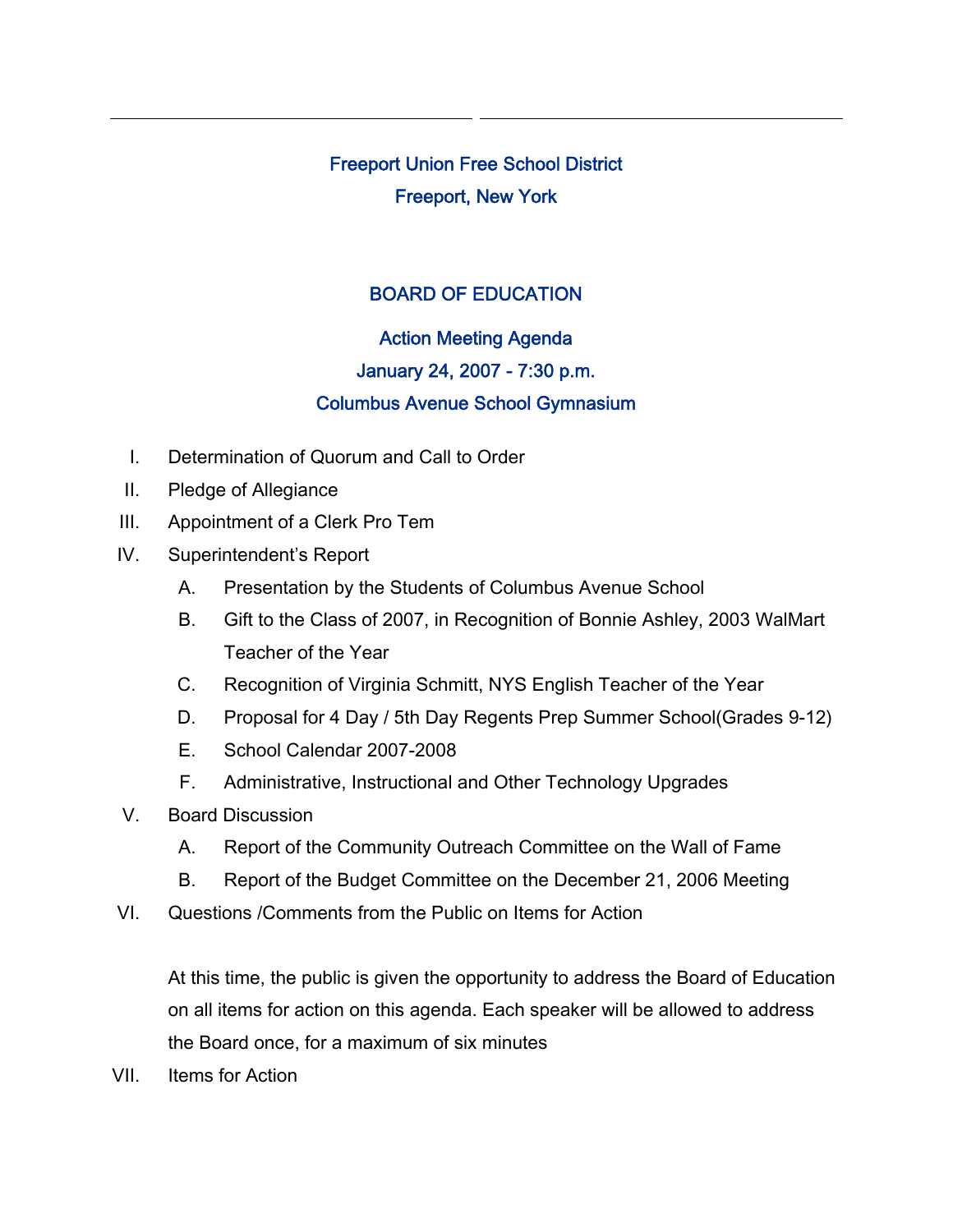# Consent Agenda

Consent Agenda Items:

BE IT RESOLVED that the Board of Education of the Freeport Union Free School District hereby approves the following items; A; B (I, 2, 3, 4, 5); C (1)).

A. Consent - Approve

Acceptance of the Minutes

December 2, 2006; December 6, 2006; December 9, 2006; December 20, 2006

B. Consent - Approve

Personnel Action

- 1. Request for Leave of Absence
- 2. Change of Status
- 3. Resignation of Staff
- 4. Appointment of Staff
- 5. Termination of Staff
- C. Consent Approve

#### **Education**

3. Acceptance of the Minutes from the Committees on Special Education and Preschool Special Education

November 2, 2006; November 9, 2006; November 13, 2006; November 20, 2006; November 27, 2006; December 5, 2006; December 6, 2006; December 7, 2006; December 12, 2006;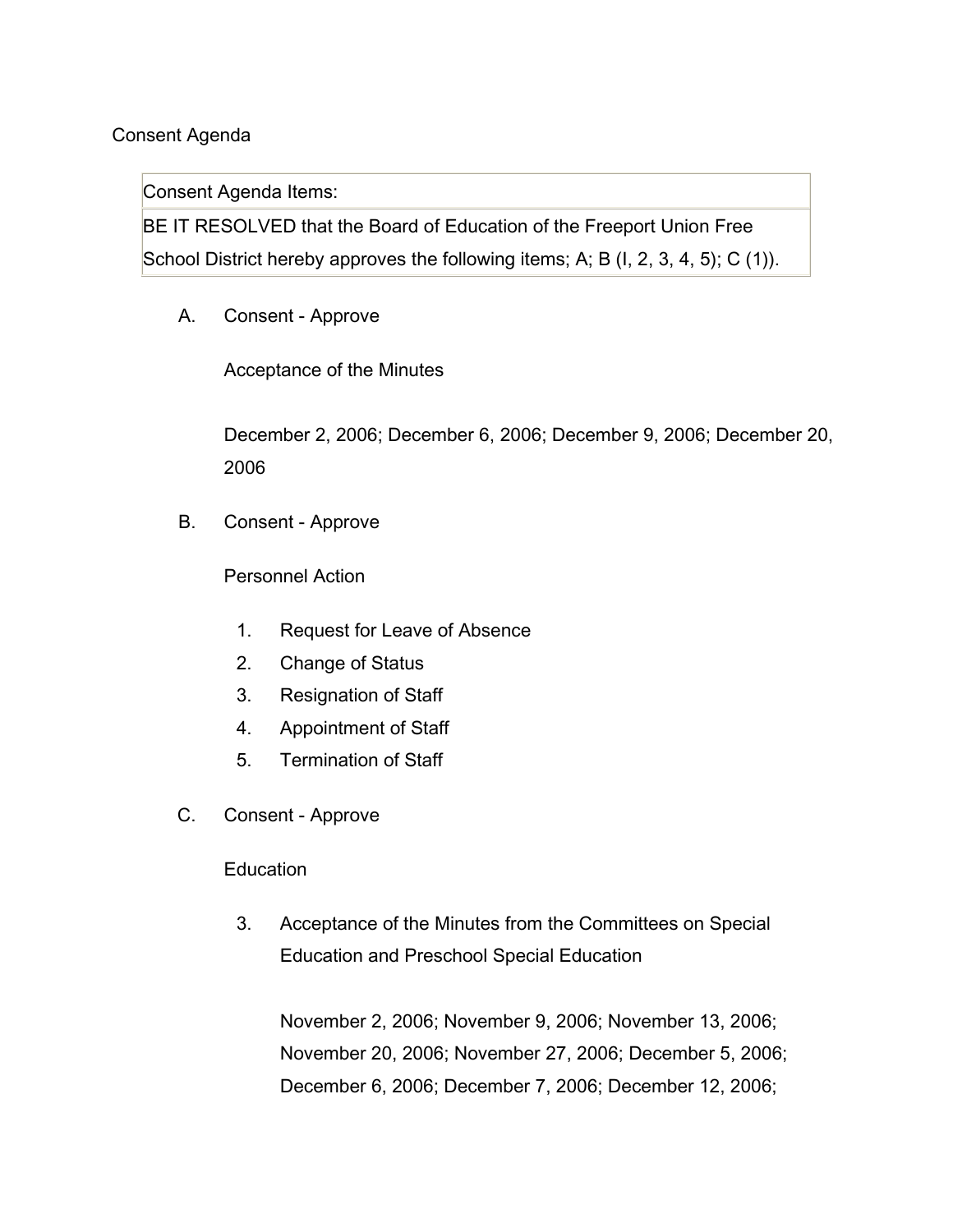December 13, 2006; December 14, 2006; December 18, 2006; December 19, 2006; December 20, 2006; January 4, 2007; January 5, 2007.

D. Other Items for Action

#### Personnel

- 4. Granting of Tenure
- 5. Retirement of Staff

# **Education**

- 6. Adoption of the 2007-2008 School Calendar
- 7. Establishment of the Annual Meeting

# Finance

- 8. Authorization to Sign a Contract with BOCES for Internet and Voice **Services**
- 9. Acceptance of a Gift
- 10.Budget Transfer
- E. Other Reports to the Board
	- 1. Calendar of Events January 24, 2007 through February 14, 2007
	- 2. FHS Funds Report December 31, 2007
	- 3. Treasurer's Report November 30, 2006
- VIII. Questions /Comments from the Public on Other Topics

At this time, the public is given the opportunity to address the Board of Education on any other topics. Each speaker will be allowed to address the Board once, for a maximum of six minutes